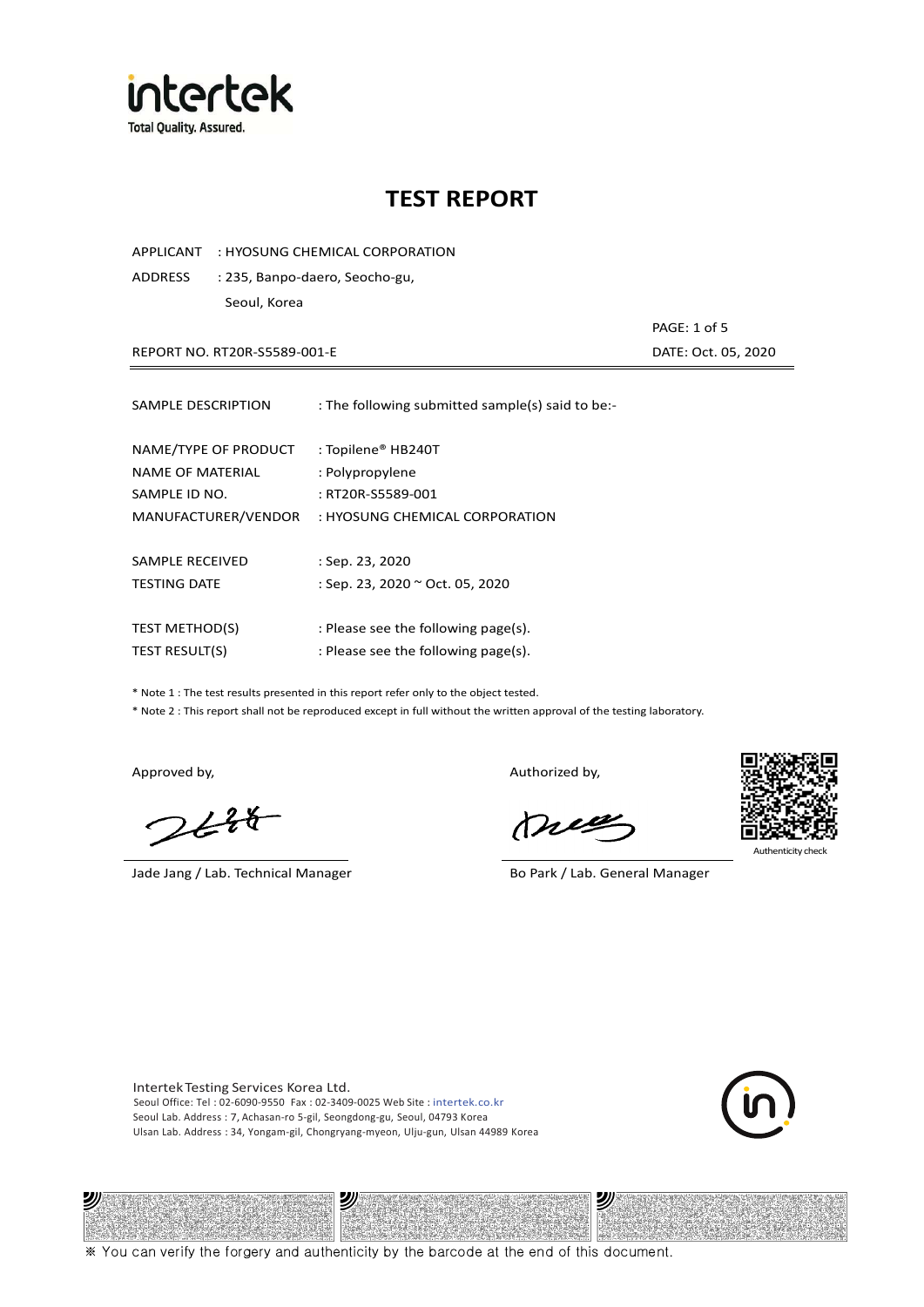

REPORT NO. RT20R-S5589-001-E DATE: Oct. 05, 2020

PAGE: 2 of 5

SAMPLE ID NO. : RT20R-S5589-001 SAMPLE DESCRIPTION : Topilene® HB240T

| <b>TEST ITEM</b>                        | <b>UNIT</b> | <b>TEST METHOD</b>                                                                                                                          | <b>MDL</b>     | <b>RESULT</b> |
|-----------------------------------------|-------------|---------------------------------------------------------------------------------------------------------------------------------------------|----------------|---------------|
| Cadmium (Cd)                            | mg/kg       | With reference to<br>IEC 62321-5 Edition 1.0: 2013.                                                                                         | 0.5            | N.D.          |
| Lead (Pb)                               | mg/kg       | by acid digestion and<br>determined by ICP-OES                                                                                              | 5              | N.D.          |
| Mercury (Hg)                            | mg/kg       | With reference to<br>IEC 62321-4 Edition 1.0 : 2013,<br>by acid digestion and<br>determined by ICP-OES                                      | $\overline{2}$ | N.D.          |
| Hexavalent Chromium (Cr <sup>6+</sup> ) | mg/kg       | With reference to<br>IEC 62321-7-2<br>Edition 1.0 : 2017,<br>by alkaline/toluene digestion<br>and determined by UV-VIS<br>Spectrophotometer | 8              | N.D.          |
| Polybrominated Biphenyl (PBBs)          |             |                                                                                                                                             |                |               |
| Monobromobiphenyl                       | mg/kg       |                                                                                                                                             | 5              | N.D.          |
| Dibromobiphenyl                         | mg/kg       |                                                                                                                                             | 5              | N.D.          |
| Tribromobiphenyl                        | mg/kg       |                                                                                                                                             | 5              | N.D.          |
| Tetrabromobiphenyl                      | mg/kg       | With reference to                                                                                                                           | 5              | N.D.          |
| Pentabromobiphenyl                      | mg/kg       | IEC 62321-6 Edition 1.0: 2015,                                                                                                              | 5              | N.D.          |
| Hexabromobiphenyl                       | mg/kg       | by solvent extraction and                                                                                                                   | 5              | N.D.          |
| Heptabromobiphenyl                      | mg/kg       | determined by GC/MS                                                                                                                         | 5              | N.D.          |
| Octabromobiphenyl                       | mg/kg       |                                                                                                                                             | 5              | N.D.          |
| Nonabromobiphenyl                       | mg/kg       |                                                                                                                                             | 5              | N.D.          |
| Decabromobiphenyl                       | mg/kg       |                                                                                                                                             | 5              | N.D.          |
| Polybrominated Diphenyl Ether (PBDEs)   |             |                                                                                                                                             |                |               |
| Monobromodiphenyl ether                 | mg/kg       |                                                                                                                                             | 5              | N.D.          |
| Dibromodiphenyl ether                   | mg/kg       |                                                                                                                                             | 5              | N.D.          |
| Tribromodiphenyl ether                  | mg/kg       |                                                                                                                                             | 5              | N.D.          |
| Tetrabromodiphenyl ether                | mg/kg       | With reference to                                                                                                                           | 5              | N.D.          |
| Pentabromodiphenyl ether                | mg/kg       | IEC 62321-6 Edition 1.0 : 2015,                                                                                                             | 5              | N.D.          |
| Hexabromodiphenyl ether                 | mg/kg       | by solvent extraction and                                                                                                                   | 5              | N.D.          |
| Heptabromodiphenyl ether                | mg/kg       | determined by GC/MS                                                                                                                         | 5              | N.D.          |
| Octabromodiphenyl ether                 | mg/kg       |                                                                                                                                             | 5              | N.D.          |
| Nonabromodiphenyl ether                 | mg/kg       |                                                                                                                                             | 5              | N.D.          |
| Decabromodiphenyl ether                 | mg/kg       |                                                                                                                                             | 5              | N.D.          |

Tested by : Jooyeon Lee, Seulgi Park, Jessica Kang

Notes : mg/kg = ppm = parts per million  $<$  = Less than

ツル

N.D. = Not detected ( <MDL )

MDL = Method detection limit

Intertek Testing Services Korea Ltd. Seoul Office: Tel : 02-6090-9550 Fax : 02-3409-0025 Web Site : intertek.co.kr Seoul Lab. Address : 7, Achasan-ro 5-gil, Seongdong-gu, Seoul, 04793 Korea Ulsan Lab. Address : 34, Yongam-gil, Chongryang-myeon, Ulju-gun, Ulsan 44989 Korea

2)

沙

※ You can verify the forgery and authenticity by the barcode at the end of this document.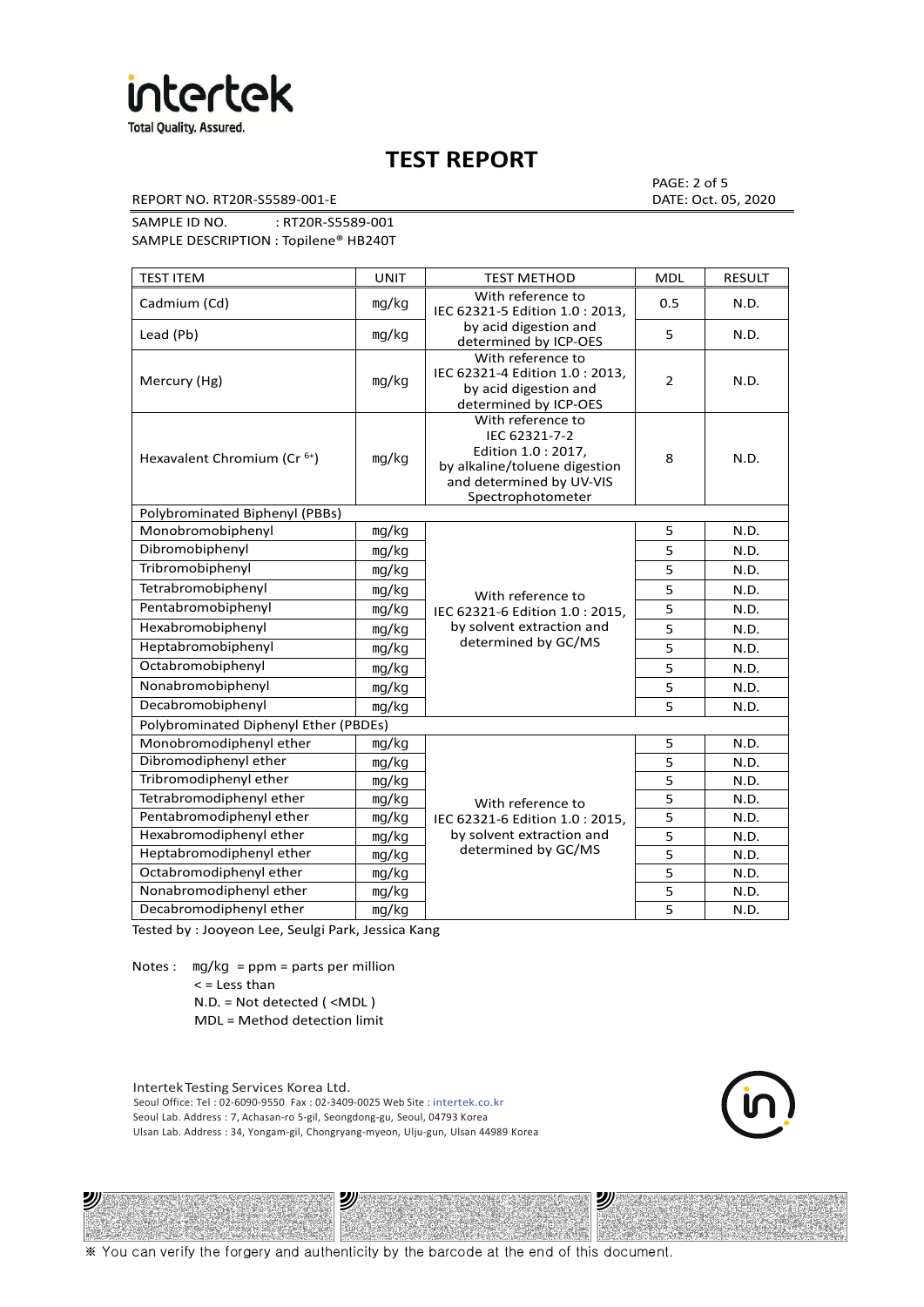

REPORT NO. RT20R-S5589-001-E DATE: Oct. 05, 2020

PAGE: 3 of 5

SAMPLE ID NO. : RT20R-S5589-001 SAMPLE DESCRIPTION : Topilene® HB240T

| <b>TEST ITEM</b>                     | CAS NO.       | <b>UNIT</b> | <b>TEST METHOD</b>                                      | <b>MDL</b> | <b>RESULT</b> |
|--------------------------------------|---------------|-------------|---------------------------------------------------------|------------|---------------|
| Dibutyl phthalate<br>(DBP)           | $84 - 74 - 2$ | mg/kg       | With reference to<br>IEC 62321-8<br>Edition 1.0 : 2017, | 50         | N.D.          |
| Di(2-ethylhexyl) phthalate<br>(DEHP) | 117-81-7      | mg/kg       |                                                         | 50         | N.D.          |
| Benzyl butyl phthalate<br>(BBP)      | 85-68-7       | mg/kg       | by solvent extraction<br>and determined by<br>GC/MS     | 50         | N.D.          |
| Diisobutyl phthalate<br>(DIBP)       | $84 - 69 - 5$ | mg/kg       |                                                         | 50         | N.D.          |

Tested by : Jessica Kang

Notes :  $mq/kg = ppm = parts per million$  $<$  = Less than N.D. = Not detected ( <MDL ) MDL = Method detection limit

\* View of sample as received;-

2)



Intertek Testing Services Korea Ltd. Seoul Office: Tel : 02-6090-9550 Fax : 02-3409-0025 Web Site : intertek.co.kr Seoul Lab. Address : 7, Achasan-ro 5-gil, Seongdong-gu, Seoul, 04793 Korea Ulsan Lab. Address : 34, Yongam-gil, Chongryang-myeon, Ulju-gun, Ulsan 44989 Korea

沙



沙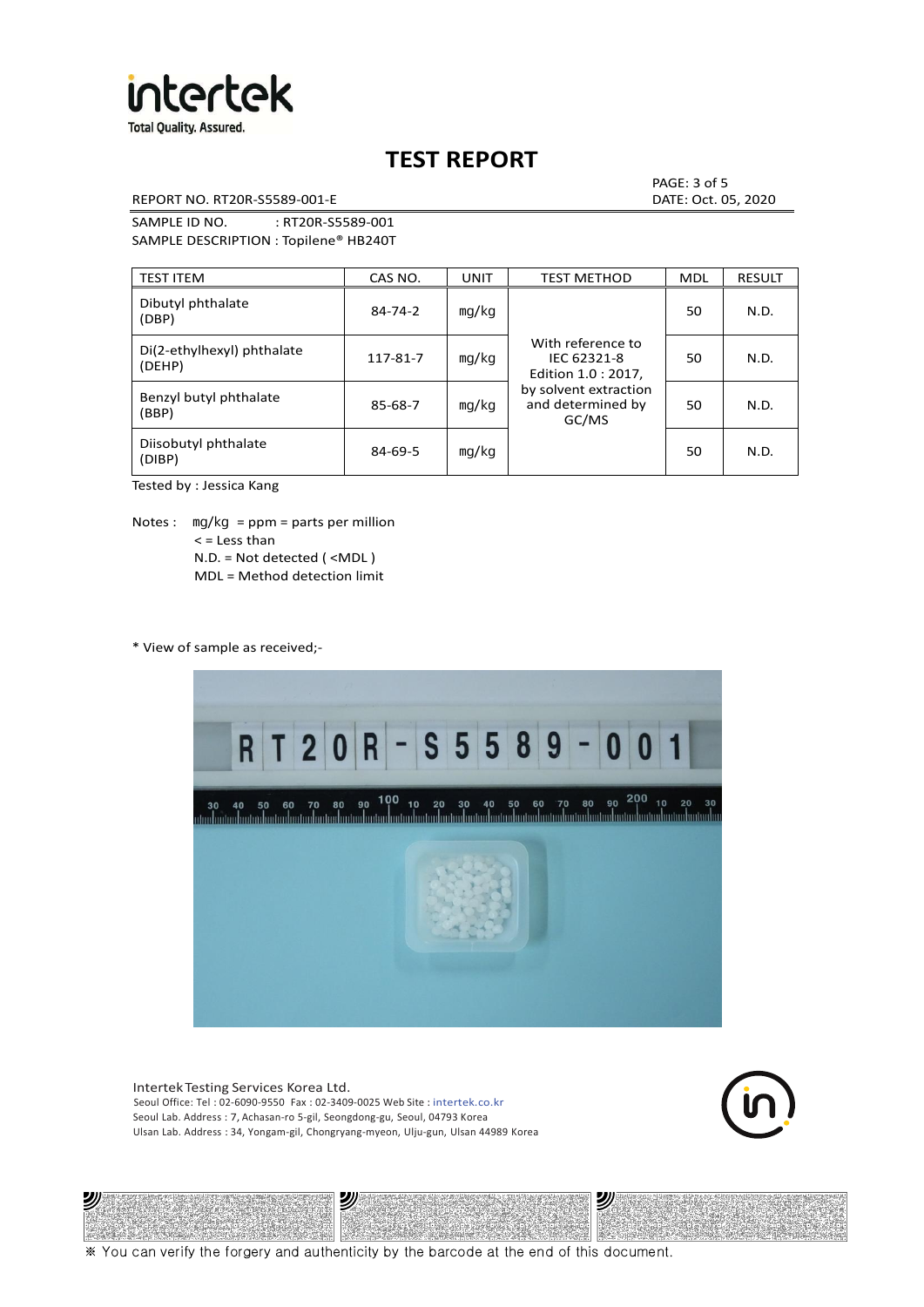

**Total Quality. Assured.** 

## **TEST REPORT**

REPORT NO. RT20R-S5589-001-E DATE: Oct. 05, 2020

PAGE: 4 of 5

SAMPLE ID NO. : RT20R-S5589-001 SAMPLE DESCRIPTION : Topilene® HB240T



| *1 : List of appropriate acid : |                                                                     |
|---------------------------------|---------------------------------------------------------------------|
| Material                        | Acid added for digestion                                            |
| <b>Polymers</b>                 | $HNO3$ , HCl, HF, H <sub>2</sub> O <sub>2</sub> , H3BO <sub>3</sub> |
| Metals                          | $HNO3$ , HCl, HF                                                    |
| Electronics                     | $HNO3$ , HCl, H <sub>2</sub> O <sub>2</sub> , HBF <sub>4</sub>      |

\*2 : The samples were dissolved totally by pre-conditioning method according to above flow chart.

Intertek Testing Services Korea Ltd. Seoul Office: Tel : 02-6090-9550 Fax : 02-3409-0025 Web Site : intertek.co.kr Seoul Lab. Address : 7, Achasan-ro 5-gil, Seongdong-gu, Seoul, 04793 Korea Ulsan Lab. Address : 34, Yongam-gil, Chongryang-myeon, Ulju-gun, Ulsan 44989 Korea

沙

ッパ



沙